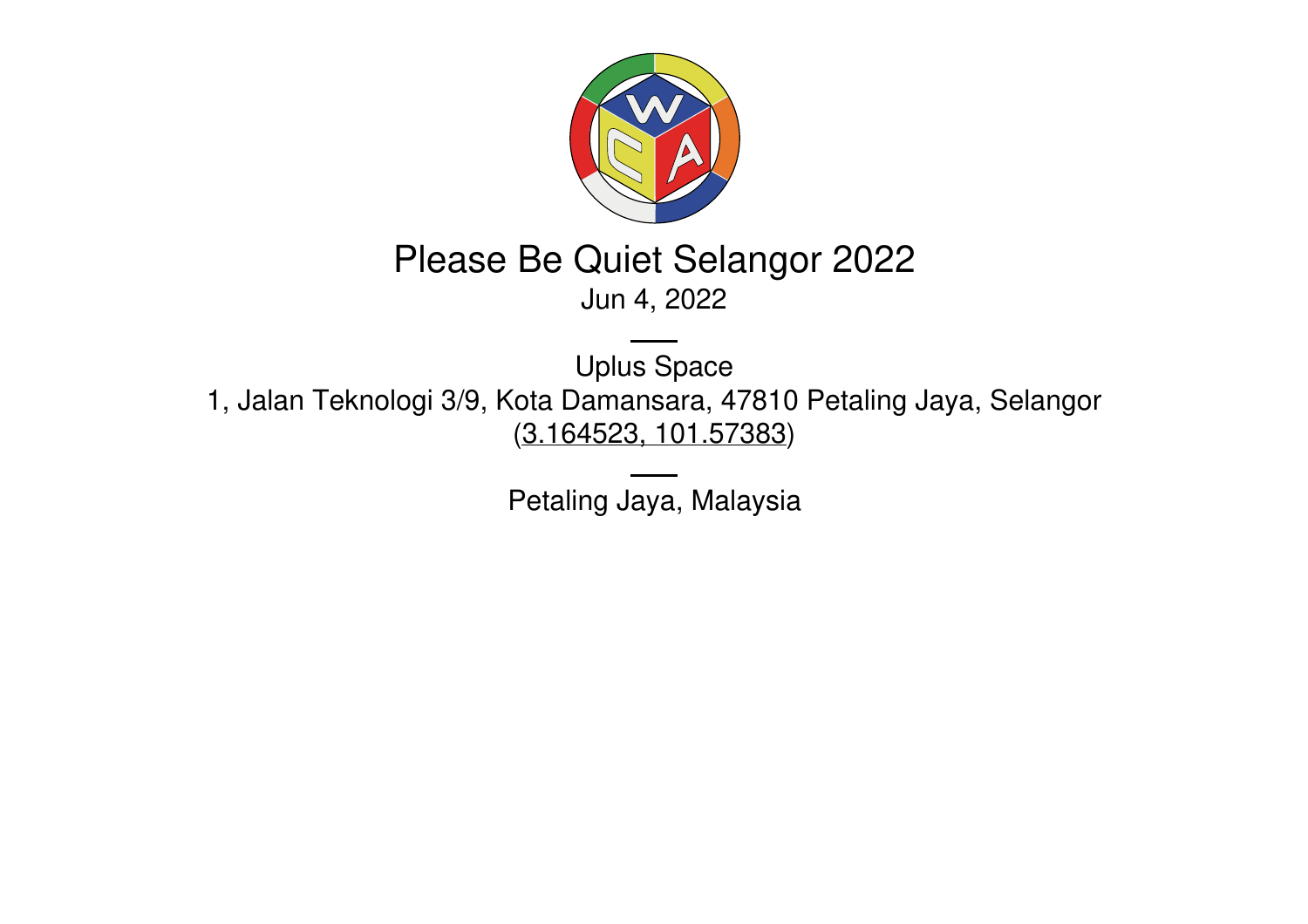### **Events**

| Event            | <b>Round</b> | <b>Format</b>   | <b>Time limit</b>                 | <b>Proceed</b> |
|------------------|--------------|-----------------|-----------------------------------|----------------|
| $\frac{1}{2}$    | First round  | Bo <sub>3</sub> | 30:00.00 cumulative               | Top 12         |
|                  | Final        | Bo <sub>3</sub> | 30:00.00 cumulative               |                |
| H.               | Final        | Bo1             | 1 hour                            |                |
|                  | Final        | Bo <sub>3</sub> | 1:00:00.00 cumulative             |                |
| $\blacksquare$   | Final        | Bo <sub>3</sub> | 1:30:00.00 cumulative             |                |
| $\frac{1}{\phi}$ | Final        | Bo1             | 10:00.00 per cube, up to 60:00.00 |                |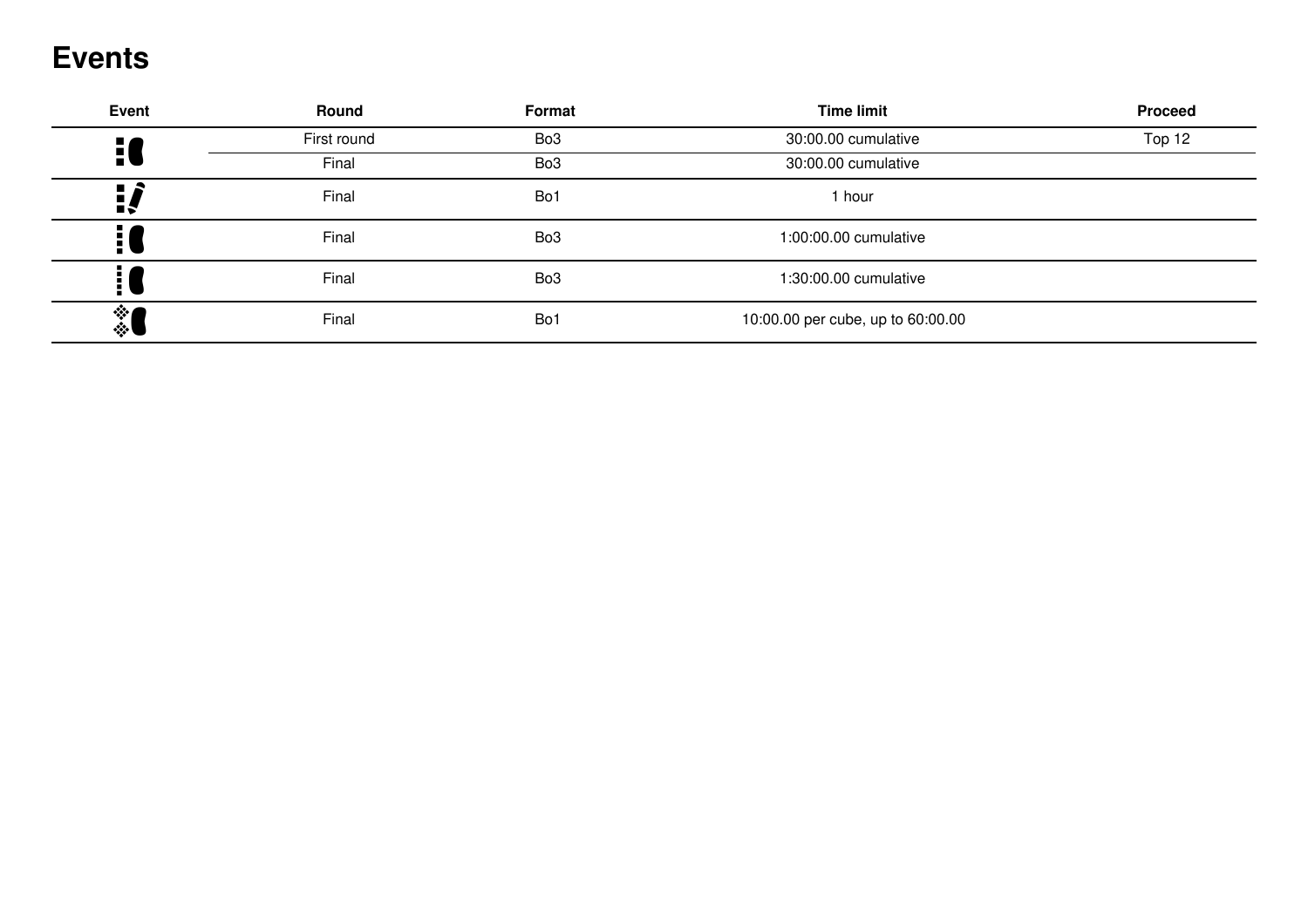# **Schedule for Saturday (June 04, 2022)**

| <b>Start</b> | <b>End</b> | <b>Activity</b>                             | Format          | <b>Time limit</b>                 | <b>Proceed</b> |
|--------------|------------|---------------------------------------------|-----------------|-----------------------------------|----------------|
| 09:00 AM     | 09:30 AM   | Registration                                |                 |                                   |                |
| 09:30 AM     | 10:30 AM   | ij,<br>3x3x3 Fewest Moves Final (Attempt 1) | Bo1             | 1 hour                            |                |
| 10:30 AM     | 11:30 AM   | 10<br>3x3x3 Blindfolded First round         | Bo <sub>3</sub> | 30:00.00 cumulative               | Top 12         |
| 11:30 AM     | 01:00 PM   | Lunch                                       |                 |                                   |                |
| 11:30 AM     | 11:45 AM   | Multi Blindfold cube submission             |                 |                                   |                |
| 01:00 PM     | 02:00 PM   | ै<br>3x3x3 Multi-Blind Final (Attempt 1)    | Bo1             | 10:00.00 per cube, up to 60:00.00 |                |
| 02:00 PM     | 03:00 PM   | <b>E</b><br>4x4x4 Blindfolded Final         | Bo <sub>3</sub> | 1:00:00.00 cumulative             |                |
| 03:00 PM     | 04:30 PM   | iC<br>5x5x5 Blindfolded Final               | Bo <sub>3</sub> | 1:30:00.00 cumulative             |                |
| 04:30 PM     | 05:00 PM   | H<br>3x3x3 Blindfolded Final                | Bo <sub>3</sub> | 30:00.00 cumulative               |                |
| 05:00 PM     | 05:15 PM   | Award                                       |                 |                                   |                |